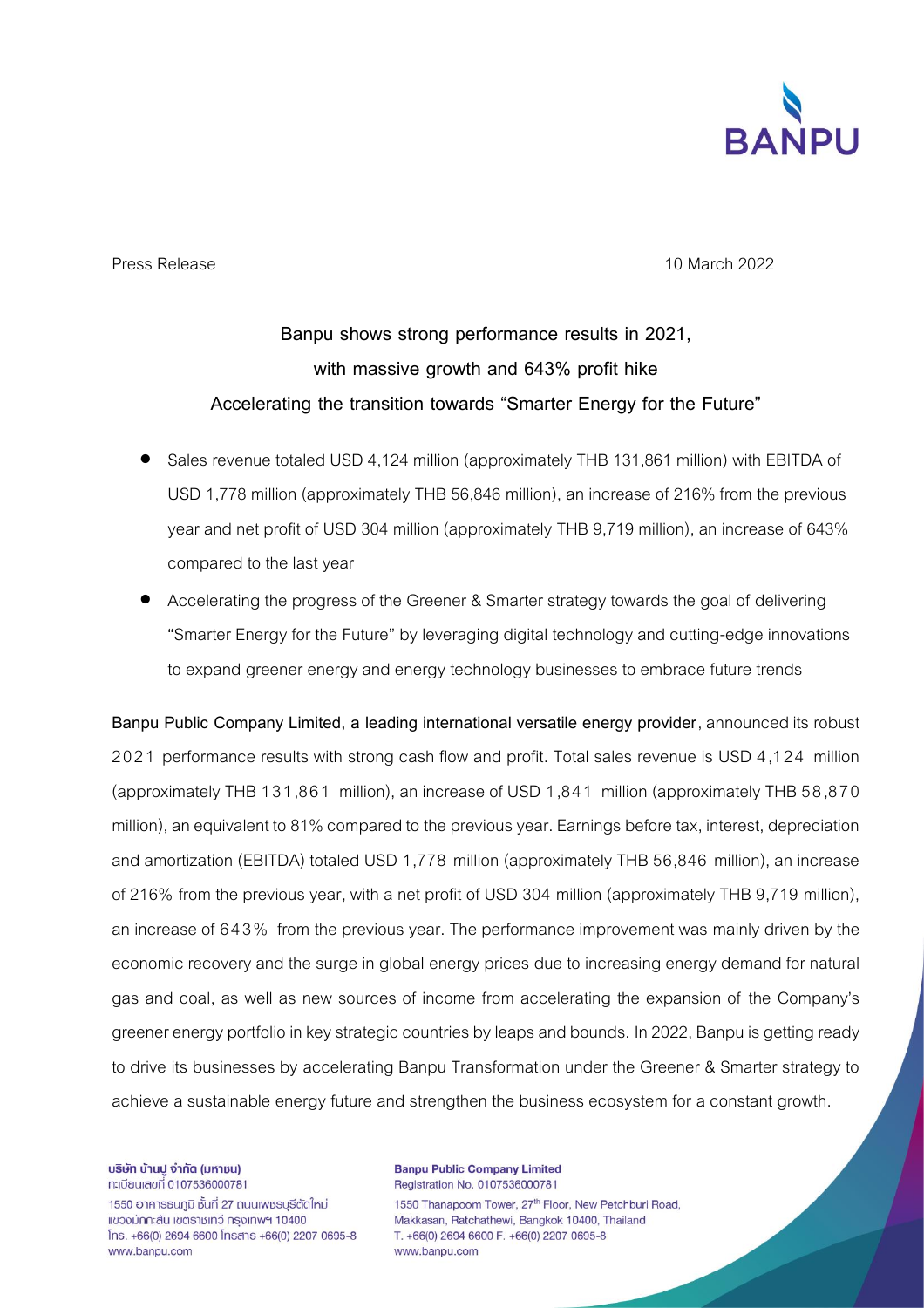

**Mrs. Somruedee Chaimongkol, Chief Executive Officer of Banpu Public Company Limited** revealed that "The overall performance of energy business in 2021 reflected an economic and industrial recovery from the COVID-19 crisis that was in line with a global energy demand. Banpu managed to generate strong cash flow from both rising energy prices and our rapid adaptation of business strategy to keep up with the changes. It was also a year of massive growth in our greener energy portfolio expansion by constantly investing in several energy assets across our key strategic countries including Japan, Australia, the United States and Vietnam. Given the strong confidence of shareholders and investors in both local and international markets, the Company achieved tremendous success from the offering of capital increase shares and debentures, leading to stronger financial stability to facilitate the acceleration of the Banpu Transformation process. We have also made remarkable progress in sustainable development by establishing the Environment, Social and Corporate Governance (ESG) Committee to help drive ESG operations to achieve the goals, as well as garnering awards and recognitions for sustainability from several national and global institutions."

Looking forward in 2022, Banpu continues to grow the business in accordance with the Greener & Smarter strategy in its 3 main business groups - Energy Resources, Energy Generation and Energy Technology, in order to accelerate the transition towards greener energy portfolio and energy technology businesses to capture the future energy trends. The key operating directions for the 3 core groups of businesses are as follows:

The **Energy Resources Group** – **Mining business** focuses on production optimization and cost rationalization to maximize values and explore the feasibility of investment in strategic minerals to enhance the energy technology group. **Gas business** continues to focus on capturing price fly-ups through production ramp up with capex flexibility to maximize cash flow generation transition and pursue midstream and power opportunities accretive and synergistic to upstream gas assets. The strong cash flow generated from the Energy Resources Group will be used to invest in growing greener and smarter energy portfolio.

บริษัท บ้านปู จำกัด (มหาชน) ทะเบียนเลขที่ 0107536000781

1550 อาคารธนกมิ ชั้นที่ 27 ถนนเพชรบุรีตัดใหม่ แขวงมักกะสัน เขตราชเทวี กรุงเทพฯ 10400  $[$ ns. +66(0) 2694 6600  $[$ nsans +66(0) 2207 0695-8 www.banpu.com

**Banpu Public Company Limited** Registration No. 0107536000781 1550 Thanapoom Tower, 27<sup>th</sup> Floor, New Petchburi Road, Makkasan, Ratchathewi, Bangkok 10400, Thailand T. +66(0) 2694 6600 F. +66(0) 2207 0695-8 www.banpu.com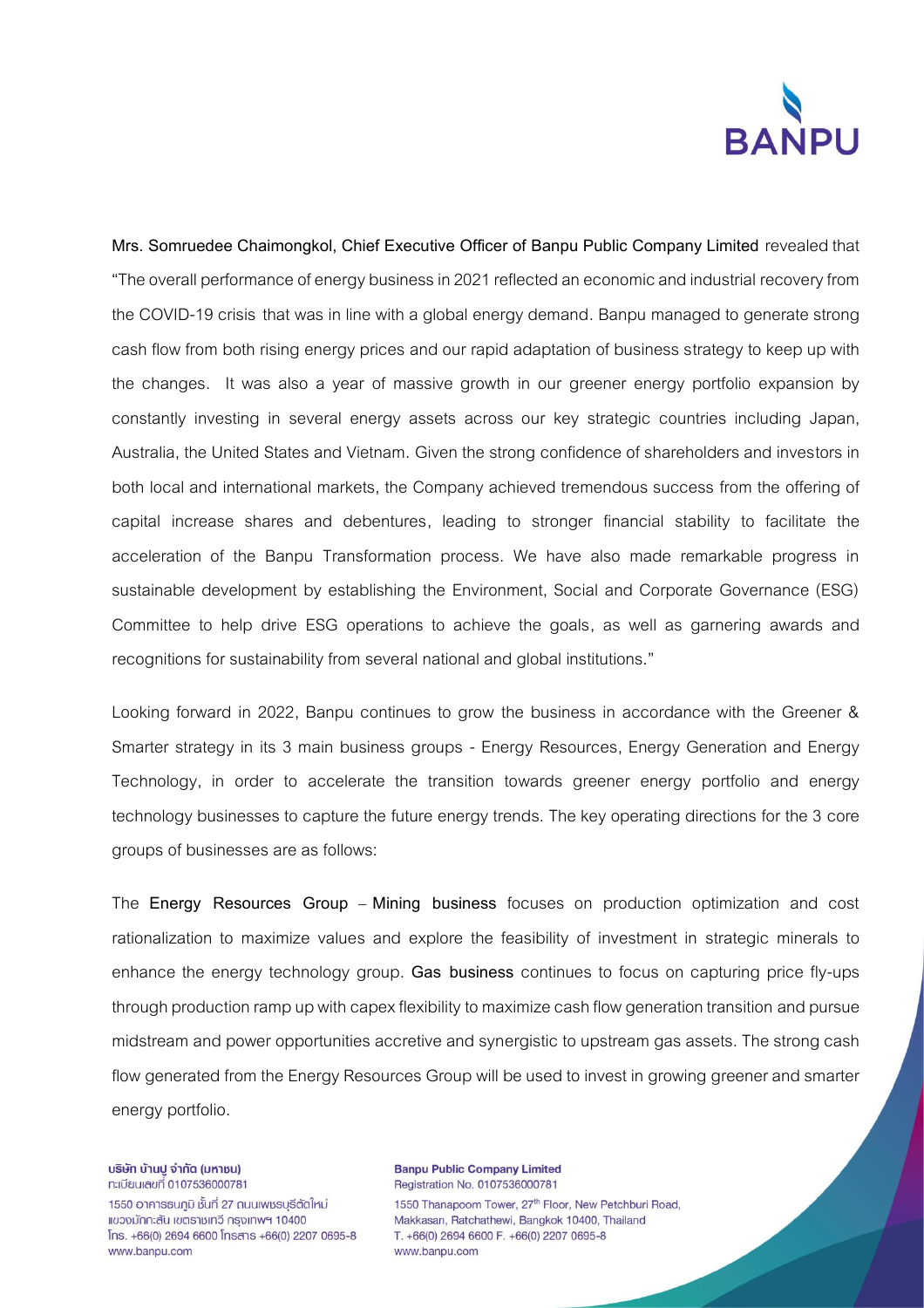

**The Energy Generation Group** – focuses on maximizing plant efficiency while seeking opportunities to invest in new assets utilizing High Efficiency, Low Emissions (HELE) technology. For renewable energy business, Banpu aims to maximize efficiency of operating assets while ensuring on-time commissioning of developing projects, as well as grow and diversify renewables portfolio in high-growth regions, as well as regions with Banpu presence such as the U.S. and Southeast Asia.

**The Energy Technology Group** – gears towards scaling up energy technology portfolio by expanding existing energy services, including e-mobility, battery production, energy and waste management, together with acquiring and developing new energy-related services with a focus on building a business potential as well as an integration of current and new businesses into a digital platform, to become the leader of energy technology for the future.

"On the road ahead, Banpu continues to drive the Banpu Transformation in line with the Greener & Smarter strategy and strong adherence to ESG principles. We are confident in our experience and lessons learned from the challenges over the past 2 years, Banpu managed to accelerate the digital transformation process in the organization to increase operational efficiency along with speeding up the expansion of our greener energy portfolio to achieve our target of having more than 50% of EBITDA from greener energy and energy technology businesses and the growth target under energy generation business of 6,100 MW by 2025," concluded Mrs. Somruedee.

For more information on Banpu, visit [www.banpu.com](http://www.banpu.com/) or [https://www.facebook.com/Banpu](https://www.facebook.com/Banpuofficialth) [officialth.](https://www.facebook.com/Banpuofficialth)

\*Remark: Calculation is based on exchange rate of USD 1: THB 31.9771

**###**

บริษัท บ้านปู จำกัด (มหาชน) ทะเบียนเลขที่ 0107536000781 1550 อาคารธนกมิ ชั้นที่ 27 ถนนเพชรบุรีตัดใหม่ แขวงมักกะสัน เขตราชเทวี กรุงเทพฯ 10400

 $[$ ns. +66(0) 2694 6600  $[$ nsans +66(0) 2207 0695-8 www.banpu.com

**Banpu Public Company Limited** Registration No. 0107536000781 1550 Thanapoom Tower, 27<sup>th</sup> Floor, New Petchburi Road, Makkasan, Ratchathewi, Bangkok 10400, Thailand T. +66(0) 2694 6600 F. +66(0) 2207 0695-8 www.banpu.com